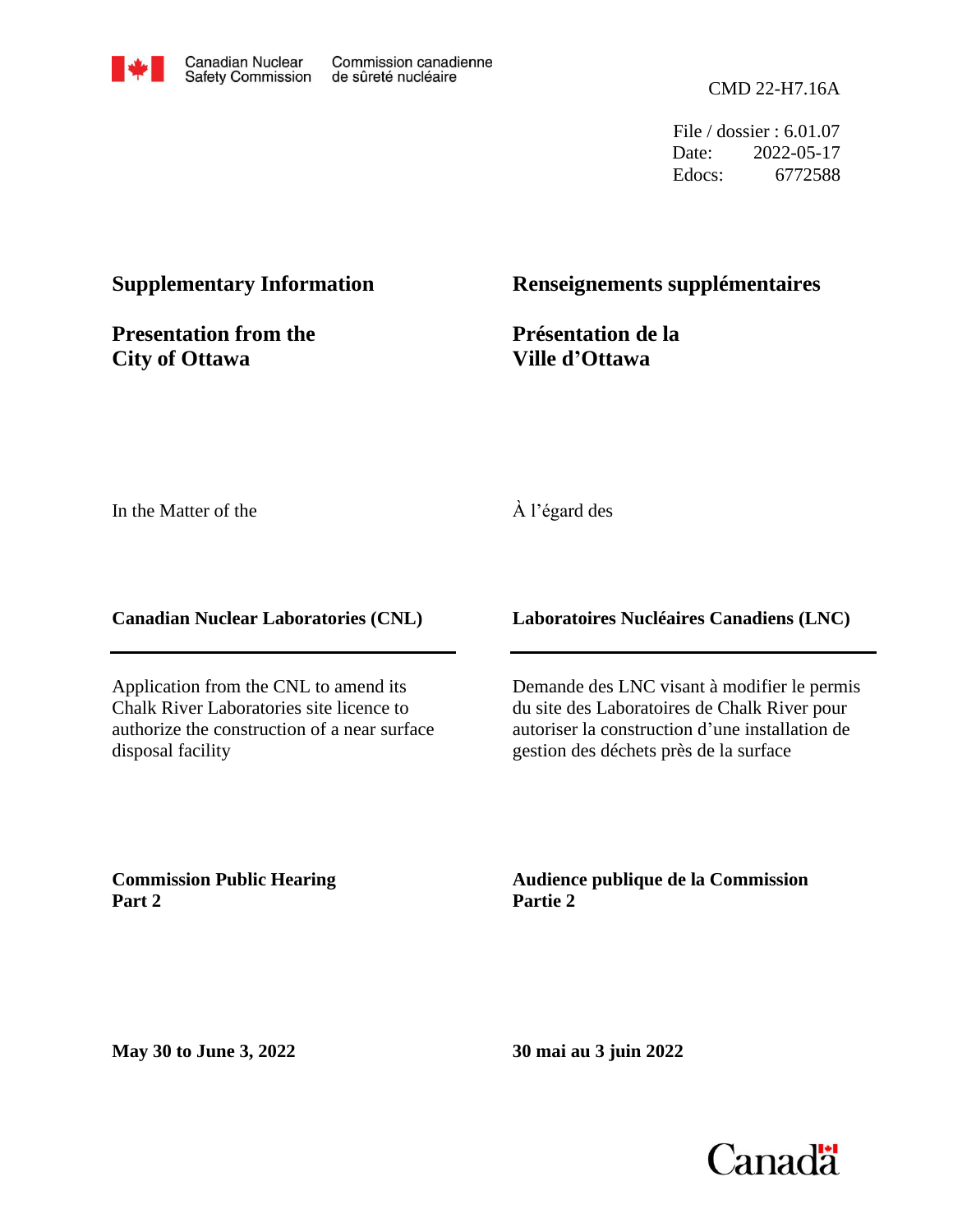# **Comments on the proposed Near Surface Disposal Facility (NSDF)**

Joshua Elliott, P.Eng. Water Quality Engineer City of Ottawa

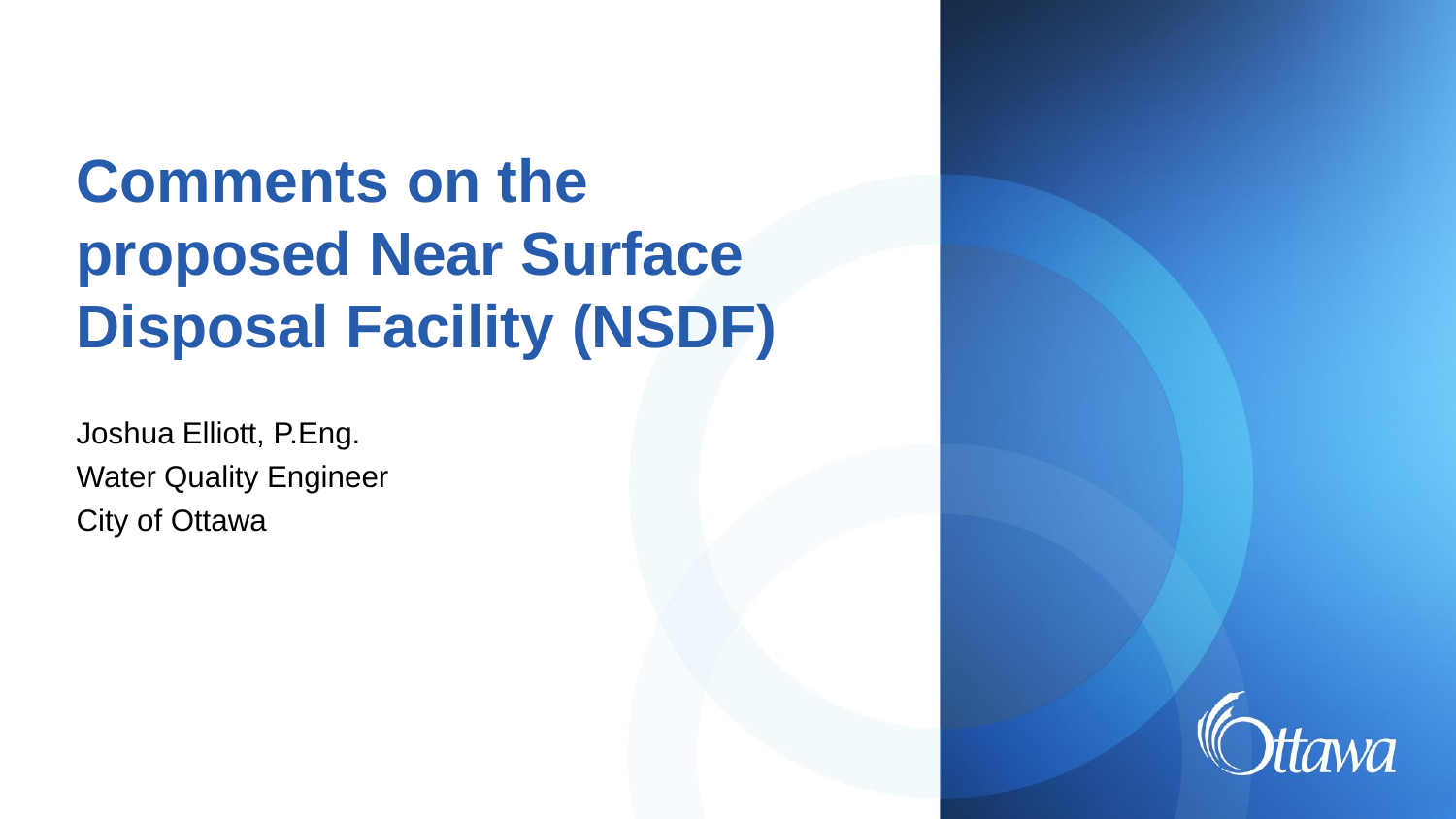# **City of Ottawa position on NSDF**

- In principle, we are supportive of the proposed NSDF as a means of providing improved environmental protection and engineered storage for low-level radioactive waste. We recognize that most (90%) of the waste already exists on the Chalk River Laboratories (CRL) site and is currently located in close proximity to the river.
- In our opinion, maintaining a viable and active site for scientific work at CRL, along with careful regulatory oversight and monitoring, is the best way to ensure environmental stewardship and protection for the long-term.

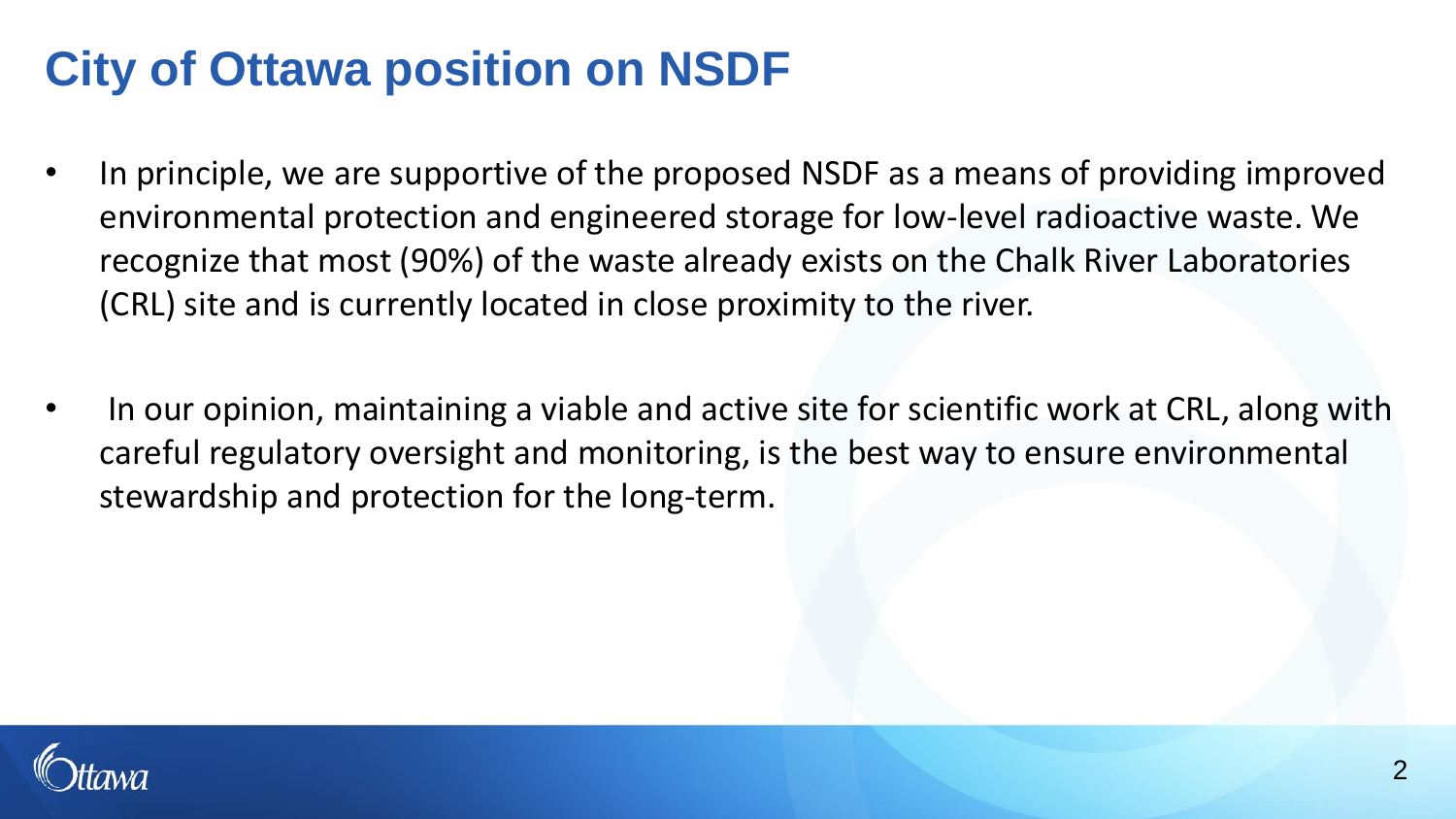# **Weather shield system for NSDF**

- It is important to minimize the amount of rainfall/snow that mixes with NSDF stored waste which must then be collected, treated, and discharged to the natural environment.
- The Final EIS Report (Section 3.4.1.9.1) describes a soil/tarp/fixative cover barrier that will be deployed daily to minimize seepage of rain/snow into the facility, which we feel provides only minimal environmental protection.
- **Recommendation:** that the weather-shield system be included as a requirement of the NSDF operating license to minimize the impact of rain/snow and subsequent collection, treatment, and discharge to the natural environment.

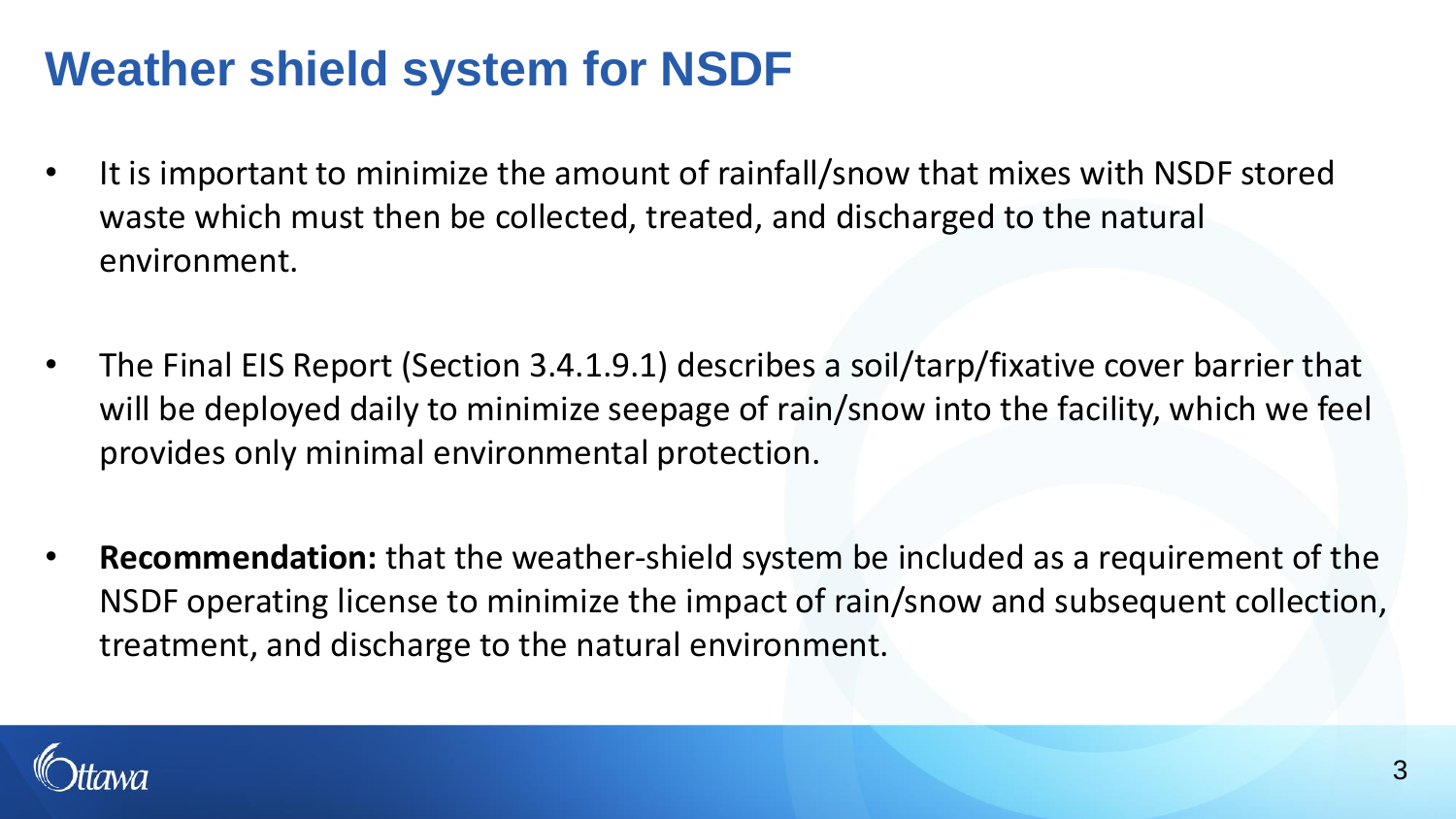# **Safeguards to protect river during demolition and waste transfer activities**

- Protection of the river during all activities related to site demolition and waste transfer.
- CNL should consider the use of temporary berms, tarps, sumps, etc. to specifically protect the river from any surface run-off from the demolition site until all waste is safely characterized, transferred, and stored.
- **Recommendation:** that the operating license for the NSDF include safeguards to protect the river from surface and subsurface run-off during all site demolition and waste transfer activities.

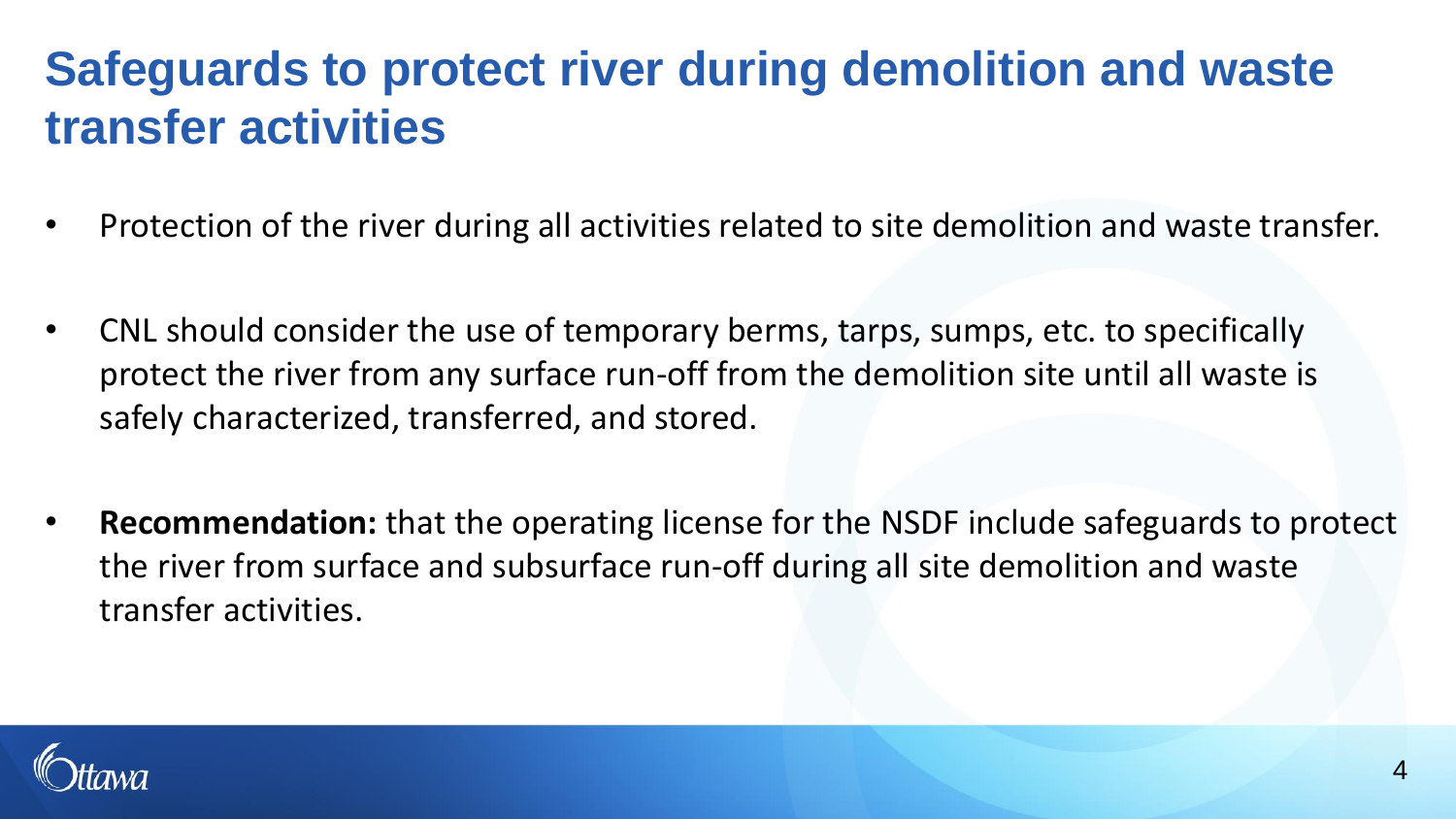# **Criteria for water discharge from NSDF wastewater treatment plant**

- The Final EIS Report Table 3.4.2-2 *Radionuclide Concentrations in Wastewater and Effluent Discharge Targets* specifies that the wastewater treatment effluent will meet Canadian Drinking Water Quality Guidelines (CDWQG) or CCME Aquatic Guidelines prior to discharge.
- The WWTP design appears to be robust and capable of removing almost all radionuclide substances. However, we would like to see the criteria specified in the operating license, including the sample location, test frequency, reporting requirements, and regulatory oversight for test results.

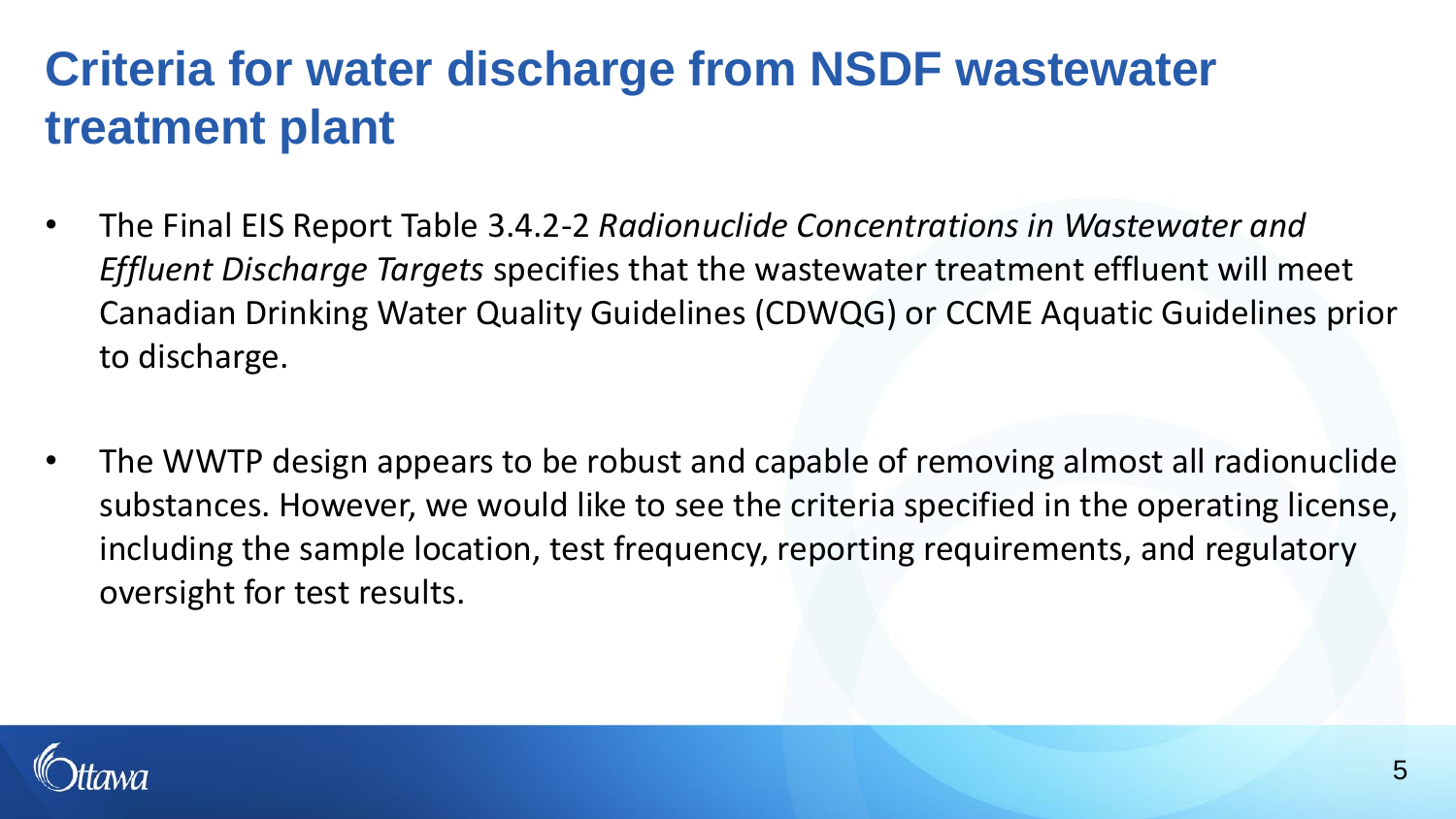# **Criteria for water discharge from NSDF wastewater treatment plant**

• **Recommendations:** that the operating licence for NSDF clearly state the criteria in Table 3.4.2-2 for discharge of treated wastewater including requirements for sampling, testing, reporting, and regulatory oversight. For tritium specifically, the discharge criteria should be modified to meet the Health Canada drinking water guideline of 7,000 Bq/L at all times in the NSDF wastewater effluent discharge. Lastly, chemical and radiological test results for the WWTP discharge should be included as part of CRL's routine environmental monitoring reports to demonstrate compliance with effluent discharge criteria.

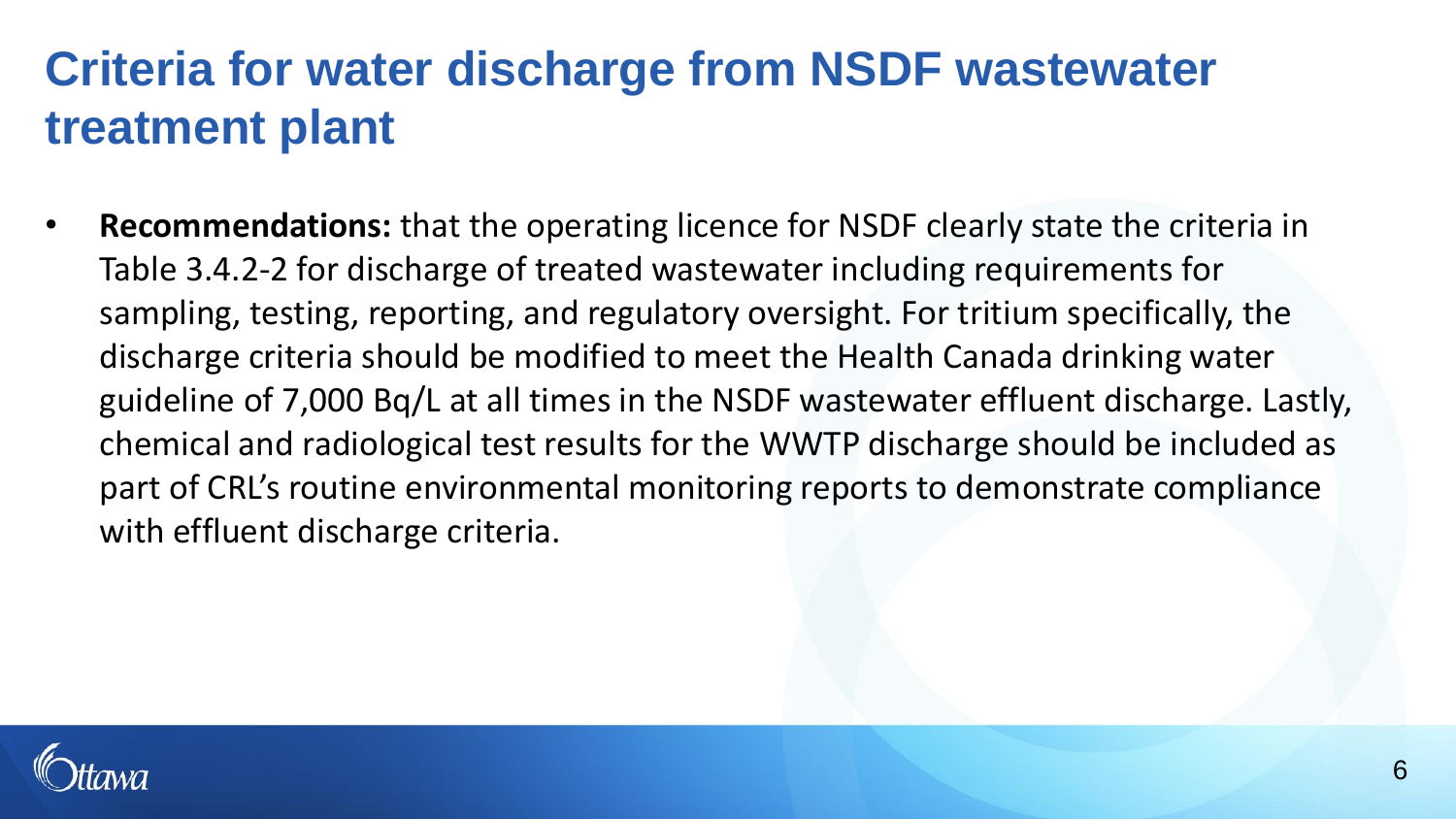# **Additional measures to minimize H3-Tritium and Cobalt-60 in NSDF wastewater**

• The Final EIS Report Table 3.4.2-2 *Radionuclide Concentrations in Wastewater and Effluent Discharge Targets* shows predicted radionuclide maximum concentrations in the NSDF wastewater treatment influent, all of which are expected to meet drinking water standards except for three radionuclides that will require treatment:

| <b>Radionuclide</b>     | <b>Maximum concentration in</b><br>wastewater influent prior to<br>treatment (Bq/L) | <b>Effluent target</b><br>concentration after<br>treatment (Bq/L) | *Drinking Water Guideline<br><b>Maximum Acceptable</b><br><b>Concentration</b><br>(Bq/L) |
|-------------------------|-------------------------------------------------------------------------------------|-------------------------------------------------------------------|------------------------------------------------------------------------------------------|
| Cobalt-60               | 1,300                                                                               | 40                                                                | 40                                                                                       |
| Strontium-90            | 9.6                                                                                 | 5                                                                 | 5                                                                                        |
| Tritium- <sup>3</sup> H | 140,000                                                                             | 360,000                                                           | 7,000                                                                                    |

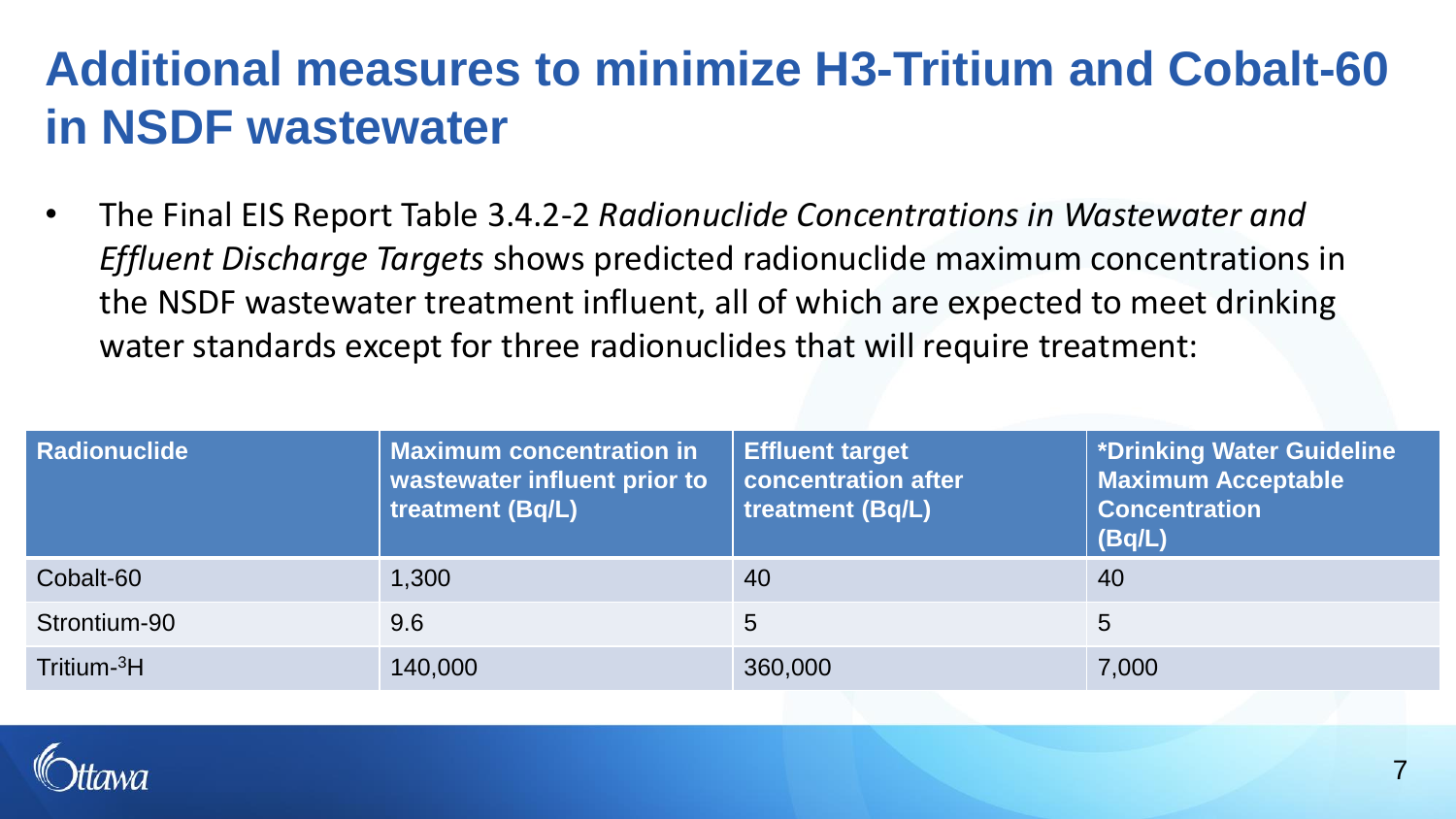# **Additional measures to minimize H3-Tritium and Cobalt-60 in NSDF wastewater**

- Since the NSDF only accepts low-level solid waste, there should be design measures that can be taken to minimize water contact and leaching such that the tritium drinking water guideline of 7,000 Bq/L can be achieved at all times in the NSDF effluent discharge.
- **Recommendation:** that measures be taken to immobilize radionuclides and ensure "dry" storage conditions to minimize/eliminate leaching of radionuclides into the NSDF wastewater stream. As an example, this might require the use of secondary containment vessels and/or operation of the weather-shield system. Such requirements should be incorporated into the operating license for the NSDF.

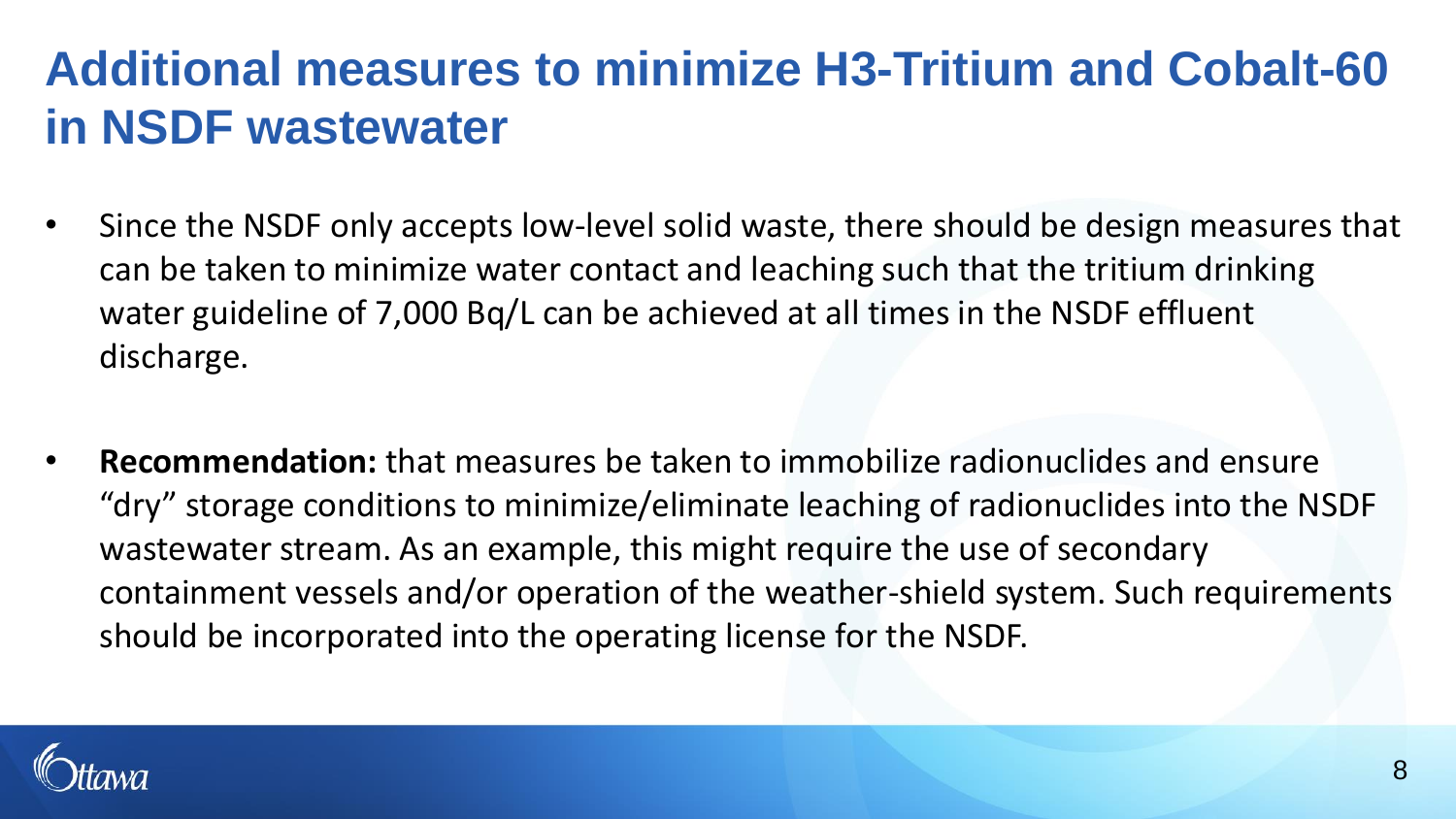### **Trace organic substances in NSDF wastewater**

- The Final EIS Report *Table 3.4.2-3* notes several organic substances that would exceed drinking water or aquatic discharge guidelines in the WWTP influent: *anthracene, chloroform, chrysene, ethylene dibromide, and fluoranthene*.
- **Recommendation:** that low-level waste materials containing these chemical substances be modified to minimize or eliminate leaching into the WWTP influent. As an example, this might require the use of secondary containment vessels and/or operation of the weather-shield system.

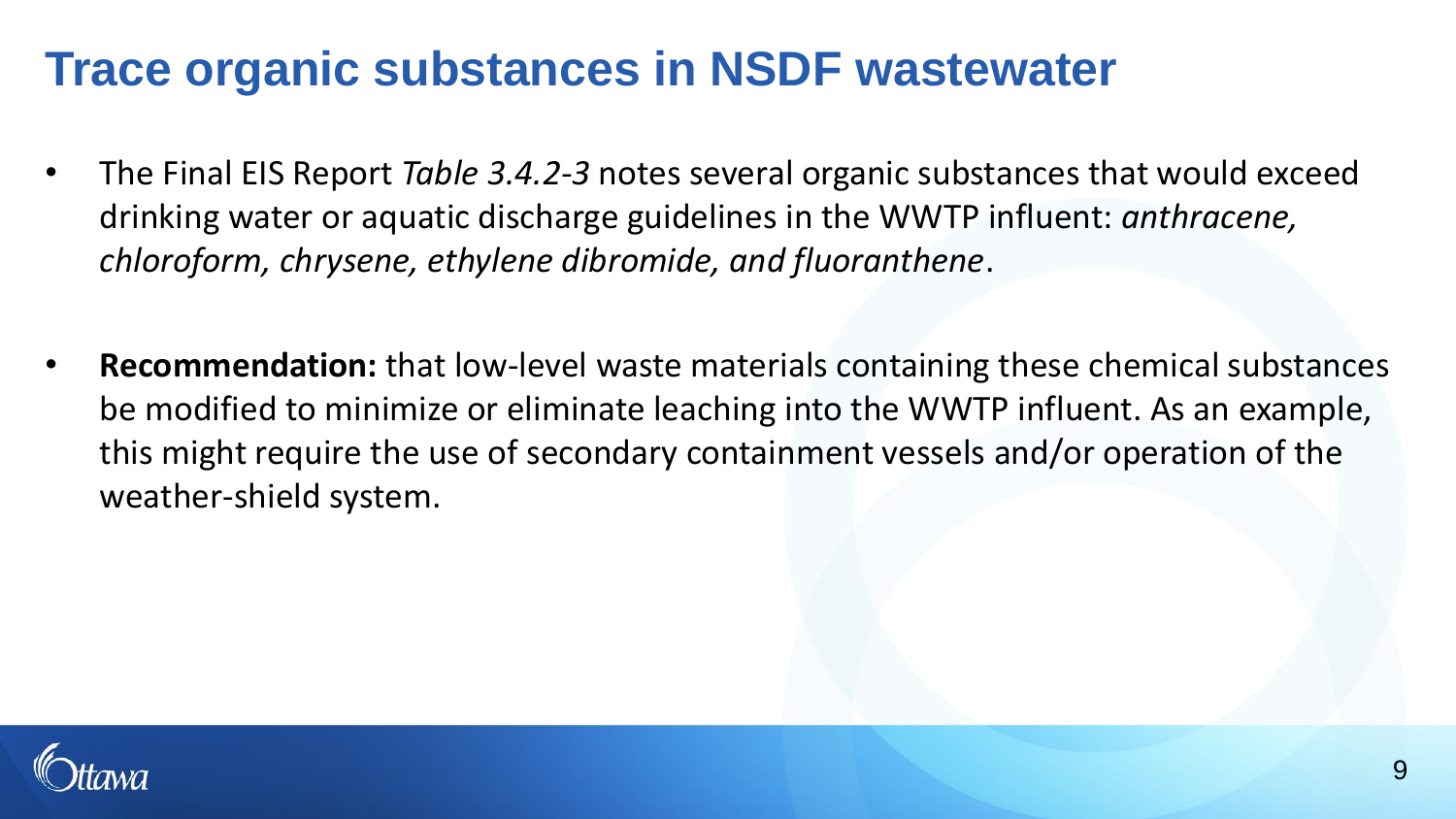### **WWTP discharge to Perch Lake vs. subsurface**

- The EIS Report notes two options for discharge of treated wastewater effluent:
	- (i) injection into subsurface groundwater through an exfiltration gallery, or
	- (ii) direct discharge to Perch Lake, which in turn discharges to the Ottawa River via Perch Creek.
- Discharging the effluent into the subsurface aquifer will only add to the burden of radionuclides (eg. tritium) already present in the groundwater. Further, a subsurface discharge represents a less controlled release that is more difficult to monitor, and its environmental effect deferred into future decades.

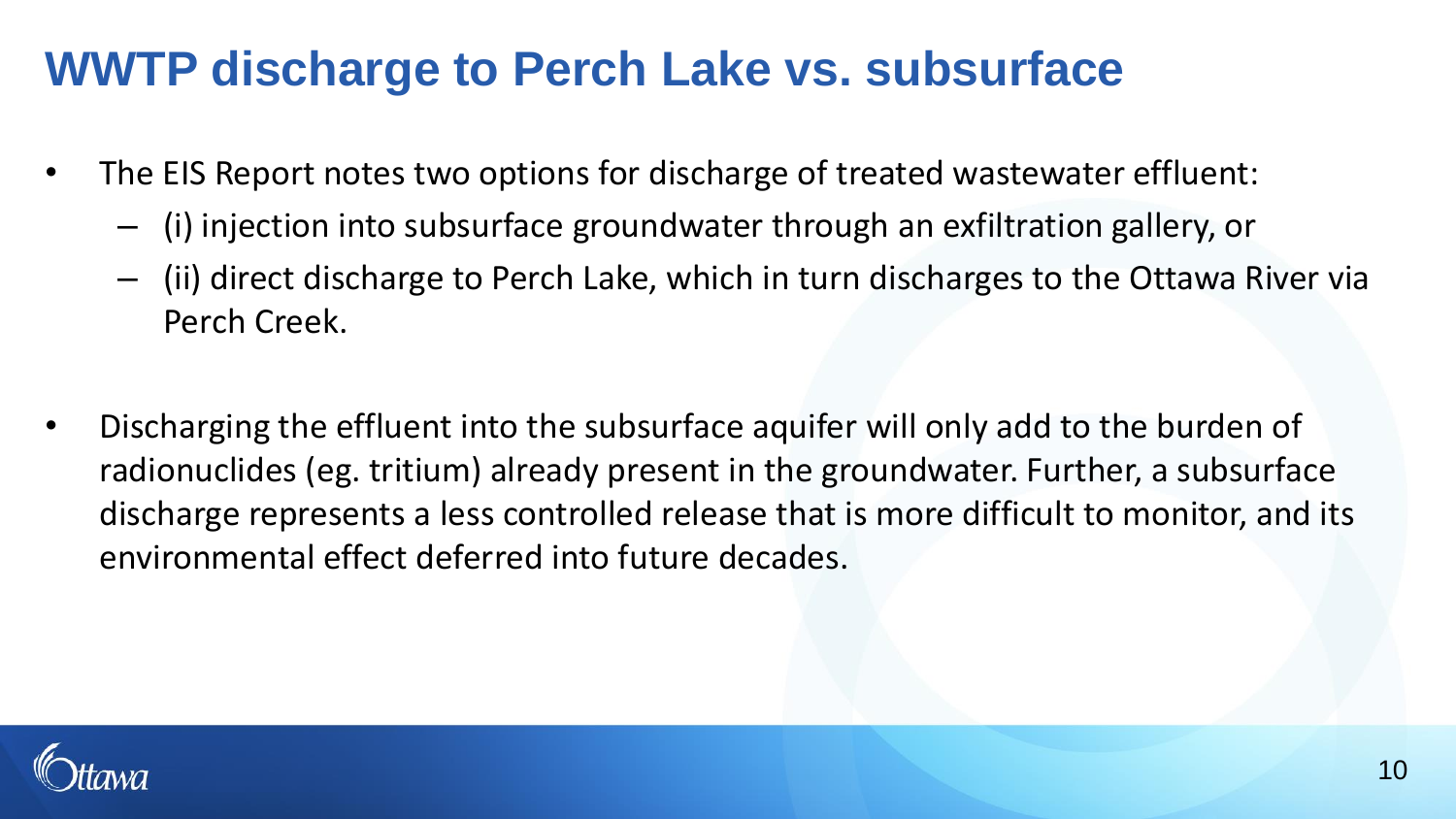### **WWTP discharge to Perch Lake vs. subsurface**

• **Recommendation:** design and operate the NSDF to minimize leaching of radionuclides such that the final WWTP effluent concentrations meet Health Canada guidelines for drinking water at the point of discharge into Perch Lake rather than discharge into the subsurface aquifer.

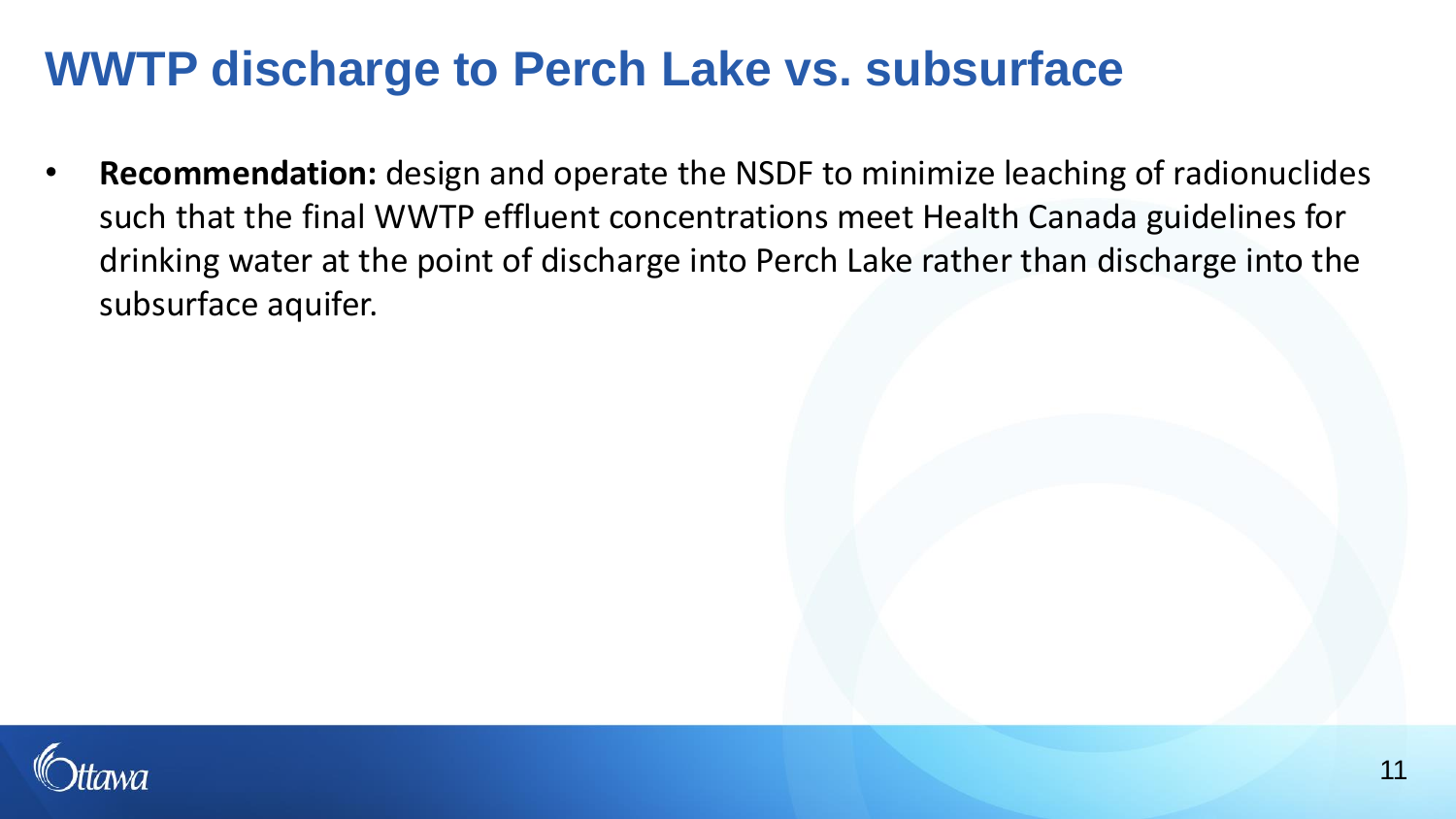### **Import of radioactive waste from external AECL sites**

- The EIS report states that 5% of material to be stored in the NSDF is expected to originate from other AECL sites outside of the watershed.
- The City of Ottawa does not support the import of radioactive waste from external sites (eg. Manitoba, Quebec) since it increases risk to the Ottawa River ecosystem
- **Recommendation:** that the stored waste directed to the NSDF be limited only to on-site legacy waste (90%) and expected contract waste (5%) from the Ottawa area (hospitals, research, etc.).

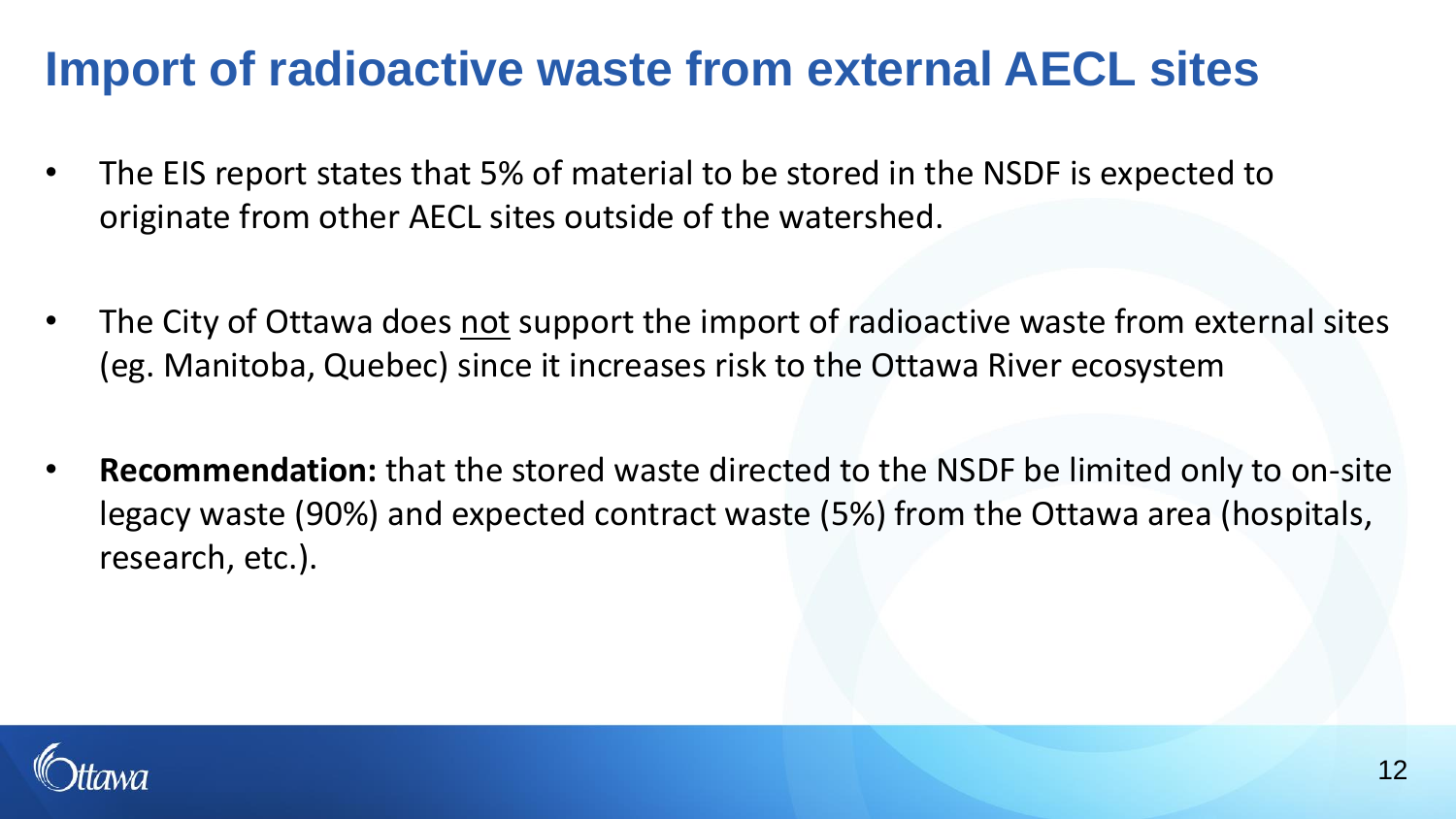### **Prompt notification of spill or release to river for NSDF**

- Since the City of Ottawa and many other communities rely on the Ottawa River as their primary source of drinking water, it is imperative that municipalities be promptly notified of any spill or unexpected release that might affect river water quality. We presume that notification procedures are already in place for CNL through environmental regulations and oversight by the CNSC.
- **Recommendation:** that spill notification protocols be confirmed with downstream municipalities using the Ottawa River as a source of drinking water. The notification protocol and contact list should be tested annually. This recommendation applies to the NSDF and all related demolition/transfer activities as well as the CRL site in general.

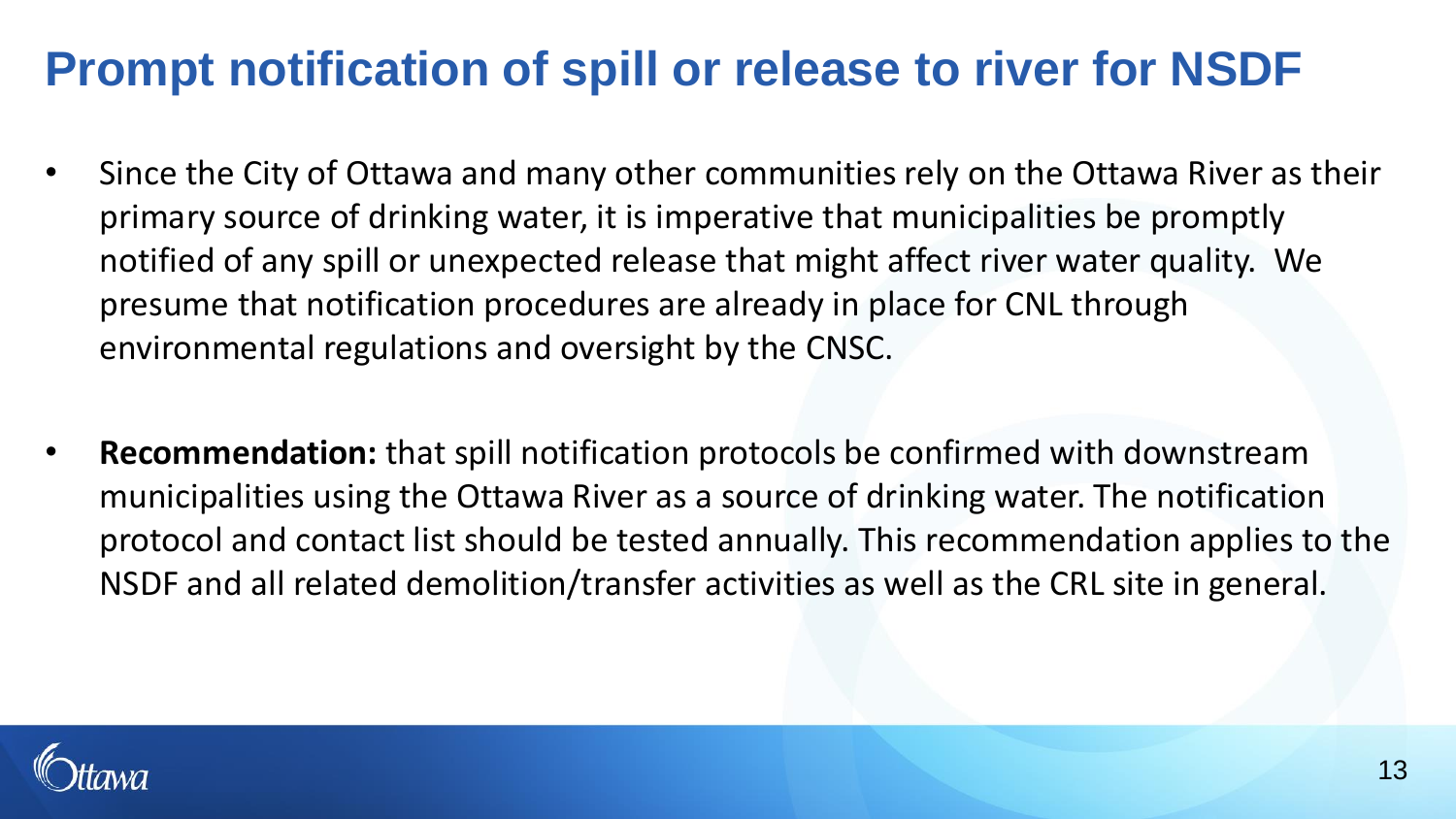### **Timely access to water quality data for Ottawa River**

- For over 30 years, the City of Ottawa has conducted routine monitoring of radioactivity at both water treatment plants, based on daily samples. The results for the last 15 years have shown consistently low or background levels for alpha, beta, and tritium radioactivity.
- **Recommendation:** that radiological test results for the Ottawa River upstream and downstream of the Chalk River site be published or shared in a timely manner (eg. quarterly) with downstream municipalities, for the purposes of data comparison and environmental trending.

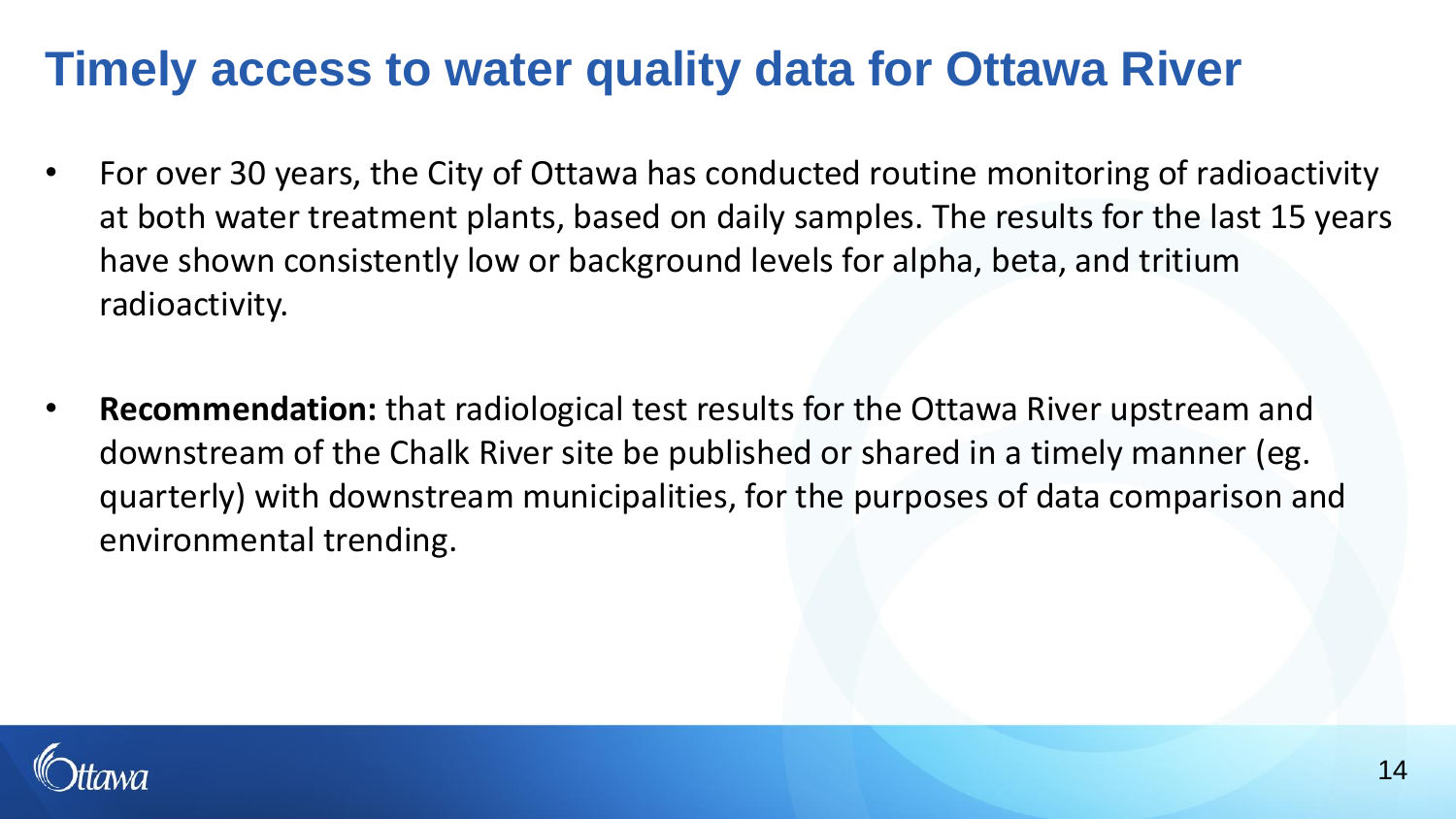### **Environmental risk comparison for design alternatives**

- During our review of the NSDF documents, we did not find satisfactory explanation to demonstrate the relative risk comparison for various waste management options. The *Final EIS Report (Section 2.5)* describes several options that were evaluated during the early phase of the project, prior to selecting the NSDF design.
- **Recommendation:** that all future environmental projects include a transparent risk ranking of alternatives with a public commenting period prior to selecting the preferred design option. It is possible that the revised Impact Assessment Act (IAA, 2019) already incorporates this step in the consultation and approval process.